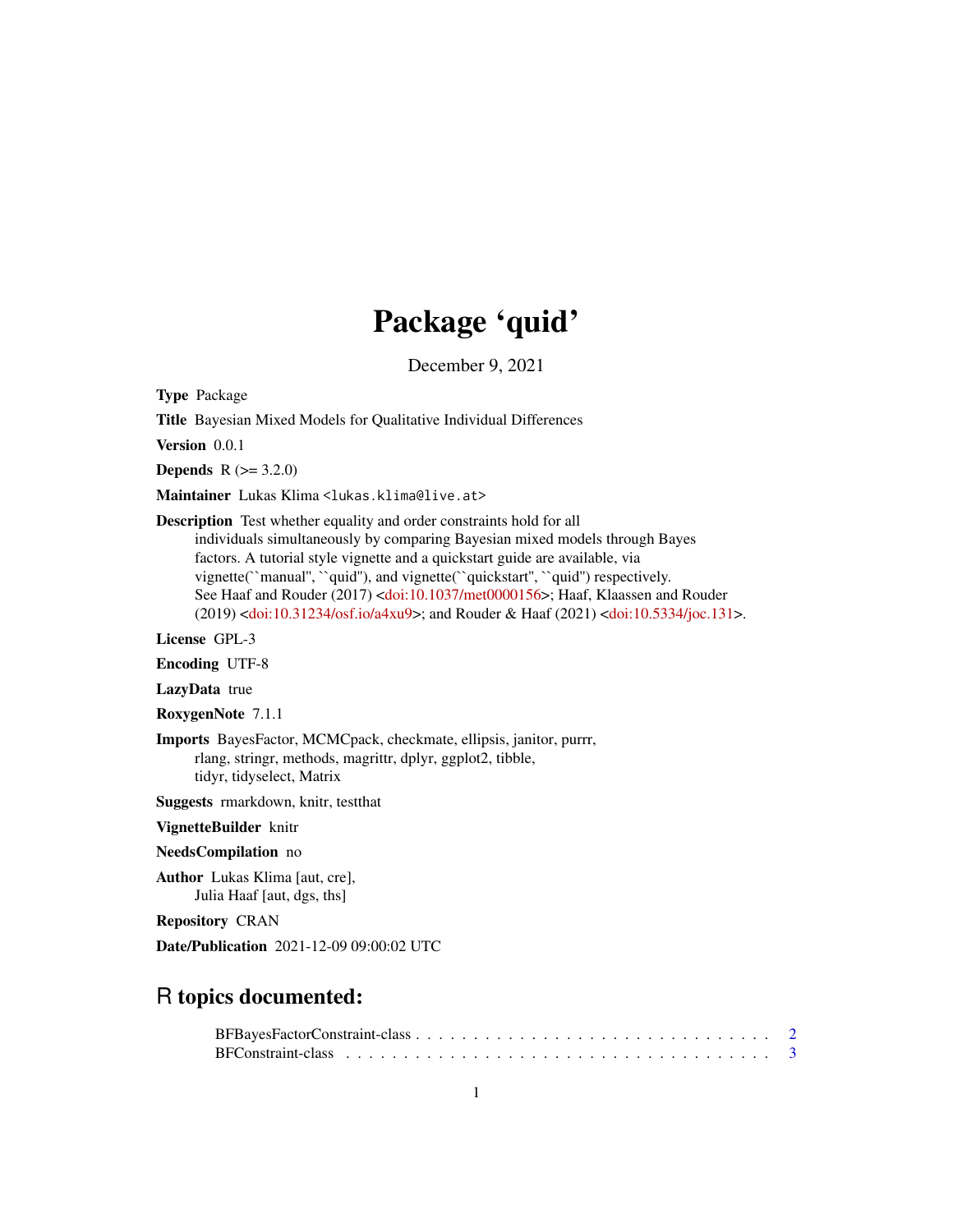<span id="page-1-0"></span>

| Index |  |
|-------|--|

#### <span id="page-1-1"></span>BFBayesFactorConstraint-class

*S4 class for representing Bayes factor model comparisons and the Bayes factor for user-defined constraints*

#### Description

BFBayesFactorConstraint is a S4 class that represents the Bayes factors of multiple model comparisons and the Bayes factor of all individual effects adhering to user-defined constraints. Furthermore, it also has slots defined for representing the design matrices of the constraints model, and for representing prior and posterior estimates.

#### **Slots**

- generalTestObj an object of class BFBayesFactor representing the model comparisons. All S4 methods as defined in [BFBayesFactor-class](#page-0-0) can be used.
- constraints an object of class [BFConstraint-class](#page-2-1).
- individualEffects a list containing a named vector for each level of the effect defined in the constraints. Effects are comprised of the common effect plus the individual deviation from it.
- posteriorMean a named numeric giving the mean of the common effect.
- posteriorSD a named numeric giving the standard deviation of individual effects.
- totalThetas a list containing a data.frame for each level of the effect defined in the constraints. Rows are sampling iterations and columns comprised of individual estimates plus the common effect estimates.
- mcmcFull an object of class BFmcmc, containing the MCMC samples from the posterior.
- designIndeces a list giving the column indeces of the mcmcFull that were used to calculate the estimates of interest.
- observedEffects a list containing a named vector for each level of the effect defined in the constraints. Values are the mean observed effect for each individual.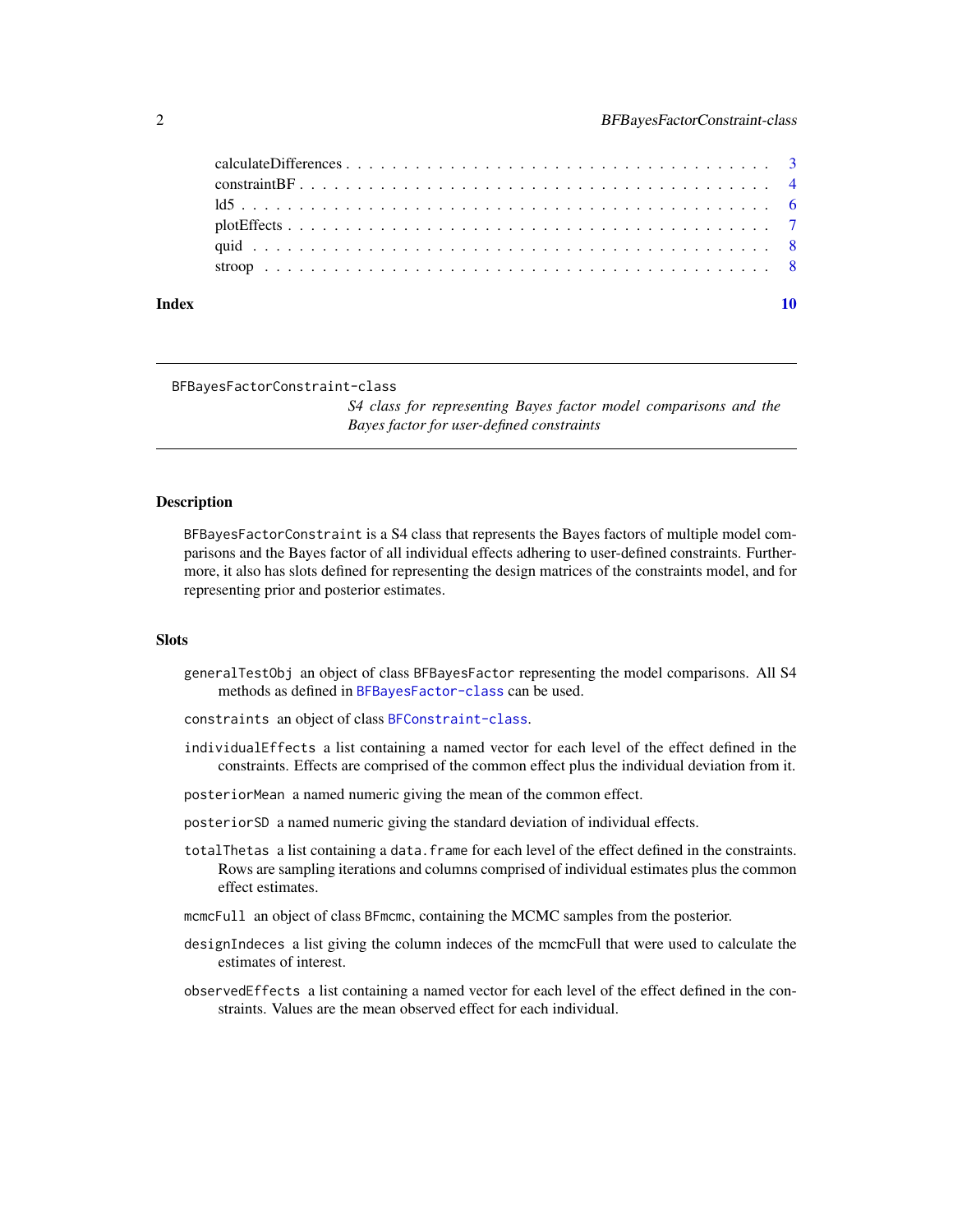<span id="page-2-1"></span><span id="page-2-0"></span>BFConstraint-class *S4 class for representing constraints*

#### Description

BFConstraint is a S4 class that represents the input and output of user-defined constraints in Bayesian Mixed Model analysis.

#### **Slots**

- priorProbability a numeric giving the prior probability of all individual effects being as defined in the constraints.
- posteriorProbability a numeric giving the posterior probability of all individual effects being as defined in the constraints.

bayesFactor a numeric giving the Bayes Factor in support of the defined constraints.

constraints a data frame containing the specified constraints.

cleanConstraints A data frame containing the specified constraints as they are presented by [constraintBF](#page-3-1).

calculateDifferences *Calculate differences between conditions specified in constraints*

#### Description

Calculates the differences between the conditions specified in the constraints of a BFBayesFactorConstraint object for each individual.

#### Usage

```
calculateDifferences(x, effect = c("estimate", "observed"))
```
#### Arguments

| x      | an object of class BFBayesFactorConstraint-class.                                                                                                                                            |
|--------|----------------------------------------------------------------------------------------------------------------------------------------------------------------------------------------------|
| effect | the effect differences to be calculated. effect = "estimate" computes the ef-<br>fect differences from the model estimates; effect = "observed" computes the<br>observed effect differences. |

#### Value

calculateDifferences returns an object of class [tbl\\_df](#page-0-0), with columns for ID, type of effect, specified constraint, and estimates.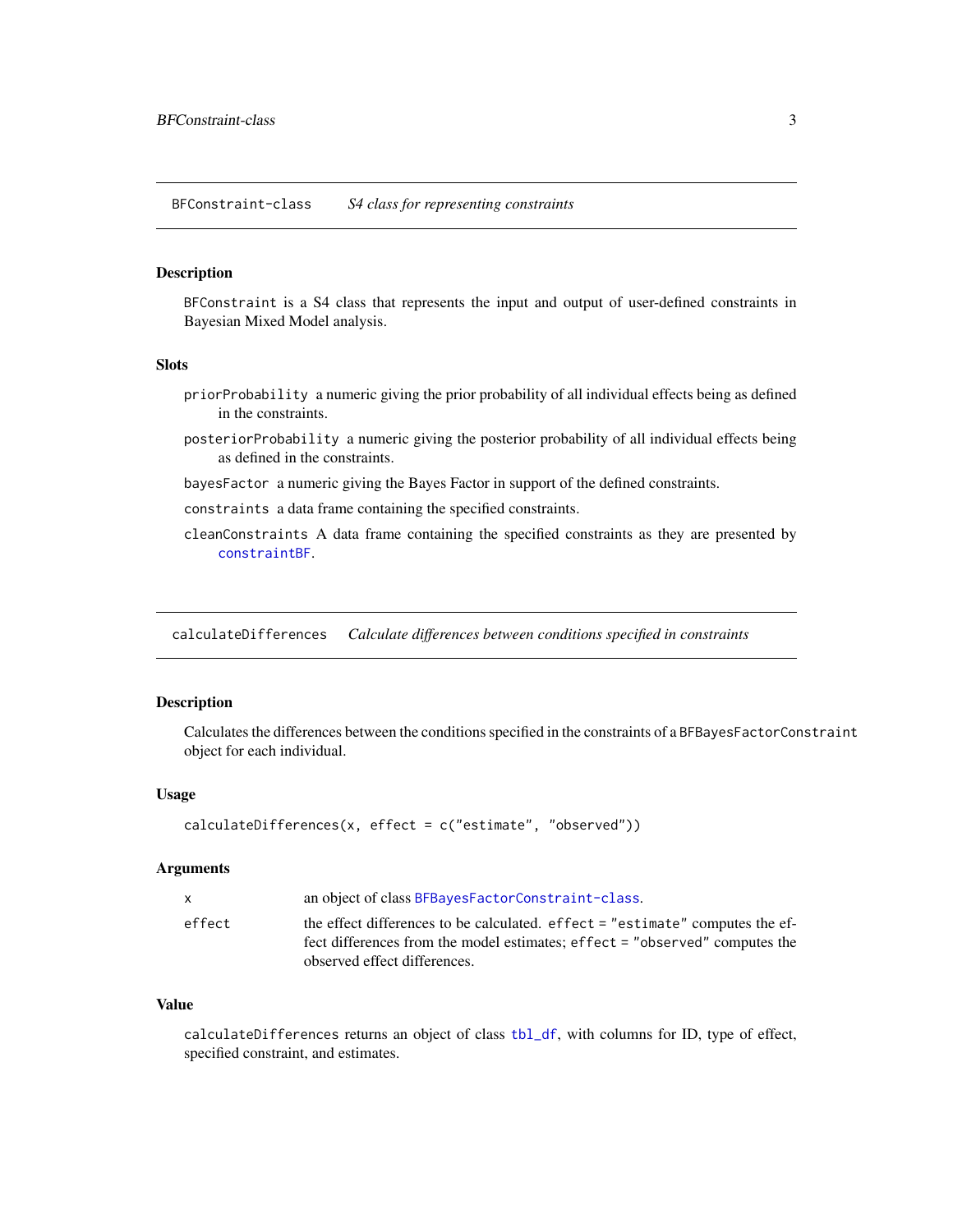#### Examples

```
## Not run:
data(stroop)
resStroop <- constraintBF(rtS ~ ID*cond,
                          data = stroop,
                          whichRandom = "ID",
                          ID = "ID",whichConstraint = c(cond = "2 > 1"),
                          rscaleEffects = c("ID" = 1, "cond" = 1/6, "ID:cond" = 1/10)calculateDifferences(resStroop, effect = "estimate")
calculateDifferences(resStroop, effect = "observed")
## End(Not run)
```
<span id="page-3-1"></span>constraintBF *Function to compute Bayes factors for ordinal constraints*

#### Description

This function uses Bayesian mixed models to estimate individual effect sizes and to test theoretical order constraints.

#### Usage

```
constraintBF(
  formula,
  data,
  whichRandom,
  ID,
 whichConstraint,
  rscaleEffects,
  iterationsPosterior = 10000,
  iterationsPrior = iterationsPosterior * 10,
 burnin = 1000,
  ...
)
```
#### Arguments

| formula     | a formula containing the full model.                                             |
|-------------|----------------------------------------------------------------------------------|
| data        | a data. frame containing the data with all variables defined in the formula.     |
| whichRandom | a character vector specifying which factors are random.                          |
| ΙD          | a character vector of length one specifying which variable holds the subject ID. |

<span id="page-3-0"></span>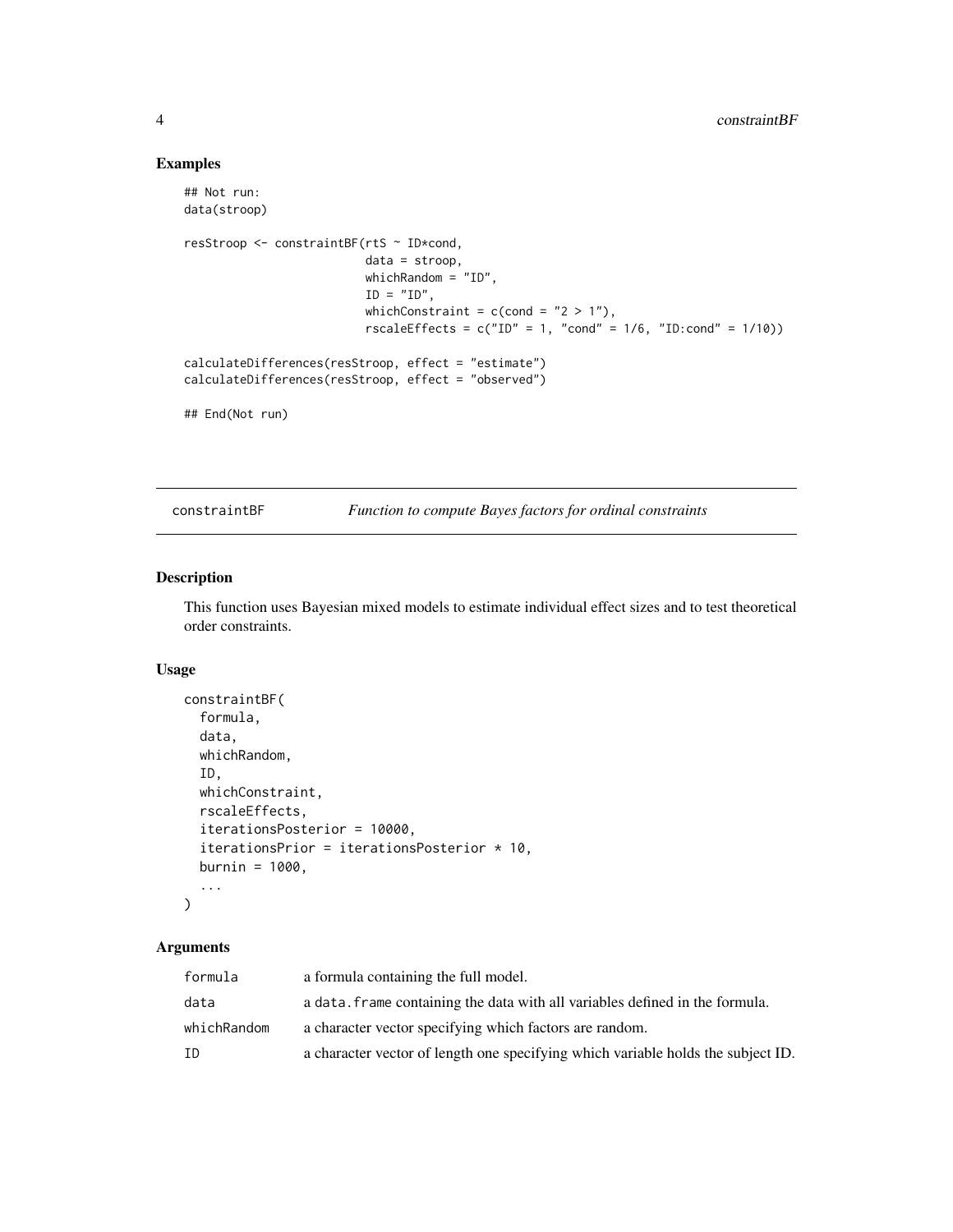#### <span id="page-4-0"></span> $constantBF$  5

| whichConstraint     |                                                                                                                     |  |
|---------------------|---------------------------------------------------------------------------------------------------------------------|--|
|                     | a named character vector specifying the constraints placed on certain factors;<br>see Details.                      |  |
| rscaleEffects       | a named vector of prior settings for individual factors. Values are scales, names<br>are factor names; see Details. |  |
| iterationsPosterior |                                                                                                                     |  |
|                     | the number of iterations to sample from the posterior of the full model.                                            |  |
| iterationsPrior     |                                                                                                                     |  |
|                     | the number of iterations to sample from the prior of the full model.                                                |  |
| burnin              | the number of initial iterations to discard from posterior sampling.                                                |  |
| $\cdot$             | further arguments to be passed to general TestBF.                                                                   |  |

#### Details

This function provides a way of testing whether theoretical constraints on certain effects hold for all subjects. The backend is provided by the [generalTestBF](#page-0-0) function from the [BayesFactor-package](#page-0-0). The input formula is the full model to be tested. It usually contains an interaction term between the subject ID and the effect for which constraints are tested (e.g. ID:condition). The ID variable is to be specified in ID and is usually a random factor to be specified in whichRandom.

Order constraints on effects should be specified in whichConstraint, as a named character vector. Each constraint in the vector can take 2 levels of the effect. They are of the form: "effect name" = "condition A" < "condition B". In order to impute more than 2 levels, the same effect name has to be entered with different conditions as the value. For instance, for testing whether conditions A <  $B < C$ , the input should be: "effect name" = "condition A"  $<$  "condition B", "effect name" = "condition B" < "condition C". At this point, constraints can only be tested for the same effect.

Priors have to be specified for all factors in whichConstraint, for ID, and for the interaction between the two. A Detailed description of the models, priors and methods is given in the documentation of [anovaBF](#page-0-0) and more extensively in Rouder et al. (2012).

#### Value

An object of class [BFBayesFactorConstraint-class](#page-1-1).

#### References

Rouder, J. N., Morey, R. D., Speckman, P. L., Province, J. M., (2012) Default Bayes Factors for ANOVA Designs. Journal of Mathematical Psychology. 56. p. 356-374.

#### Examples

```
data(stroop)
resStroop <- constraintBF(rtS ~ ID*cond,
                          data = stroop,
                          whichRandom = "ID",
                          ID = "ID",whichConstraint = c(cond = "2 > 1"),
```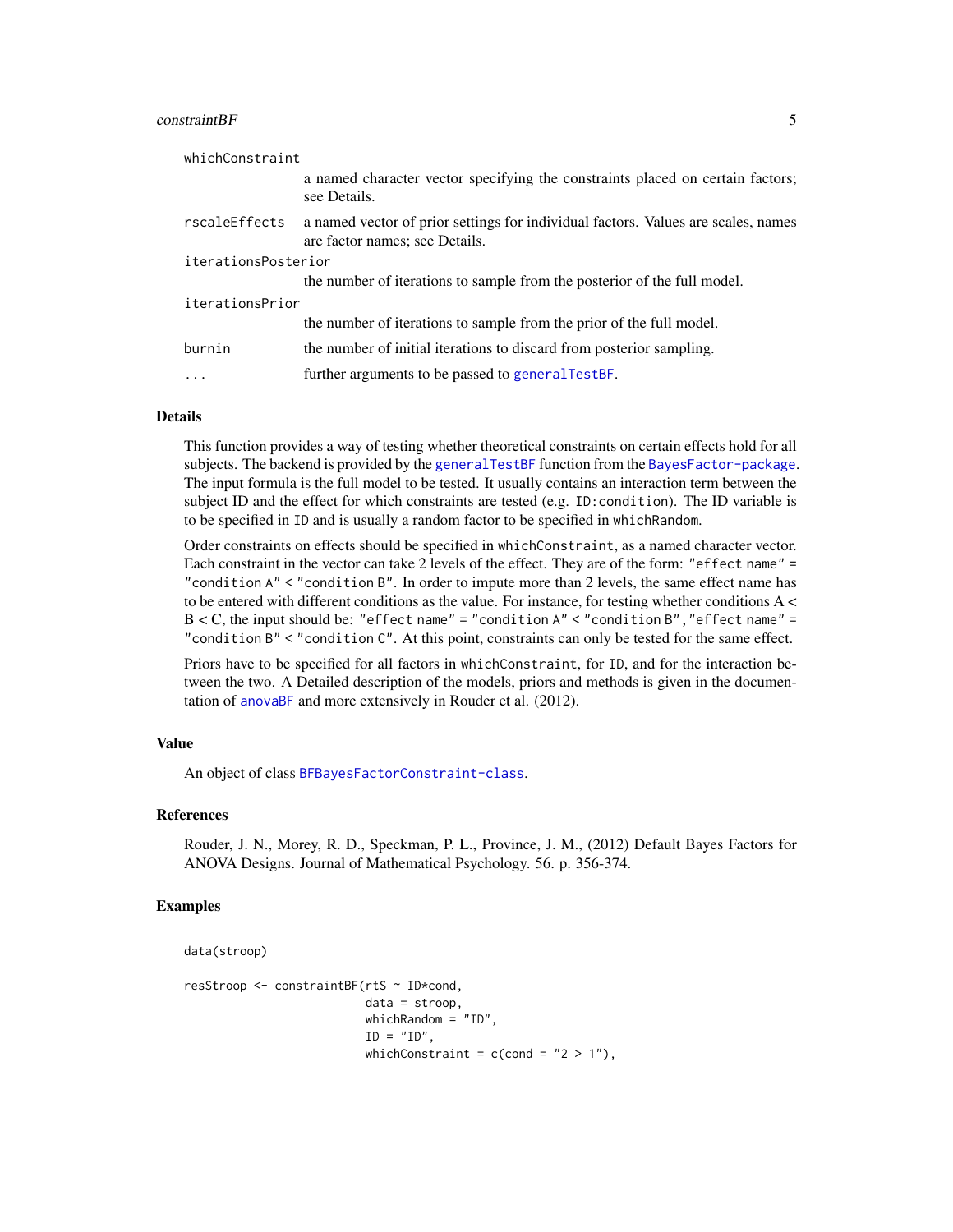```
rscaleEffects = c("ID" = 1, "cond" = 1/6, "ID:cond" = 1/10)
```
<span id="page-5-0"></span>ld5 *The dataset from Rouder et al. (2005) on the lexical task.*

#### Description

This is the cleaned dataset from Rouder et al. (2005) on the lexical task. Participants were presented with number stimuli ranging from 2 to 4 and from 6 to 8 and had to indicate whether the stimuli number is bigger or smaller than 5. The data cleaning that was performed was: removing two participants who gave up, excluding trials with too fast and too slow responses, excluding trials with wrong responses, excluding the first 20 trials of the first block, excluding the first trial in every block.

#### Usage

ld5

#### Format

A data.frame of 17031 rows and 9 columns

sub Factor with 52 levels giving the subject ID: 0-29, 35-42, 44-56, 58

block Numeric values giving the block: 1-5

trial Numeric values giving the number of the trial within a block

stim Numeric values giving the type of stimulus:  $0 = 2$ ,  $1 = 3$ ,  $2 = 4$ ,  $3 = 6$ ,  $4 = 7$ ,  $5 = 8$ 

**resp** Numeric values giving the participant's response:  $1 = \text{bigger}, 2 = \text{smaller}$ 

rt Numeric values giving the response times in milliseconds

error Numeric values indicating whether participant gave a wrong answer (all 0)

side Factor with 2 levels indicating whether stimulus is below (1) or above (2) 5

distance Factor with 3 levels indicating how far the stimulus number is away from 5

#### Source

Rouder, J. N., Lu, J., Speckman, P., Sun, D., & Jiang, Y. (2005). A hierarchical model for estimating response time distributions. Psychonomic Bulletin & Review, 12(2), 195-223., retrieved from [https://raw.githubusercontent.com/PerceptionCognitionLab/data0/master/lexDec-dis](https://raw.githubusercontent.com/PerceptionCognitionLab/data0/master/lexDec-dist5/ld5.all)t5/ [ld5.all](https://raw.githubusercontent.com/PerceptionCognitionLab/data0/master/lexDec-dist5/ld5.all)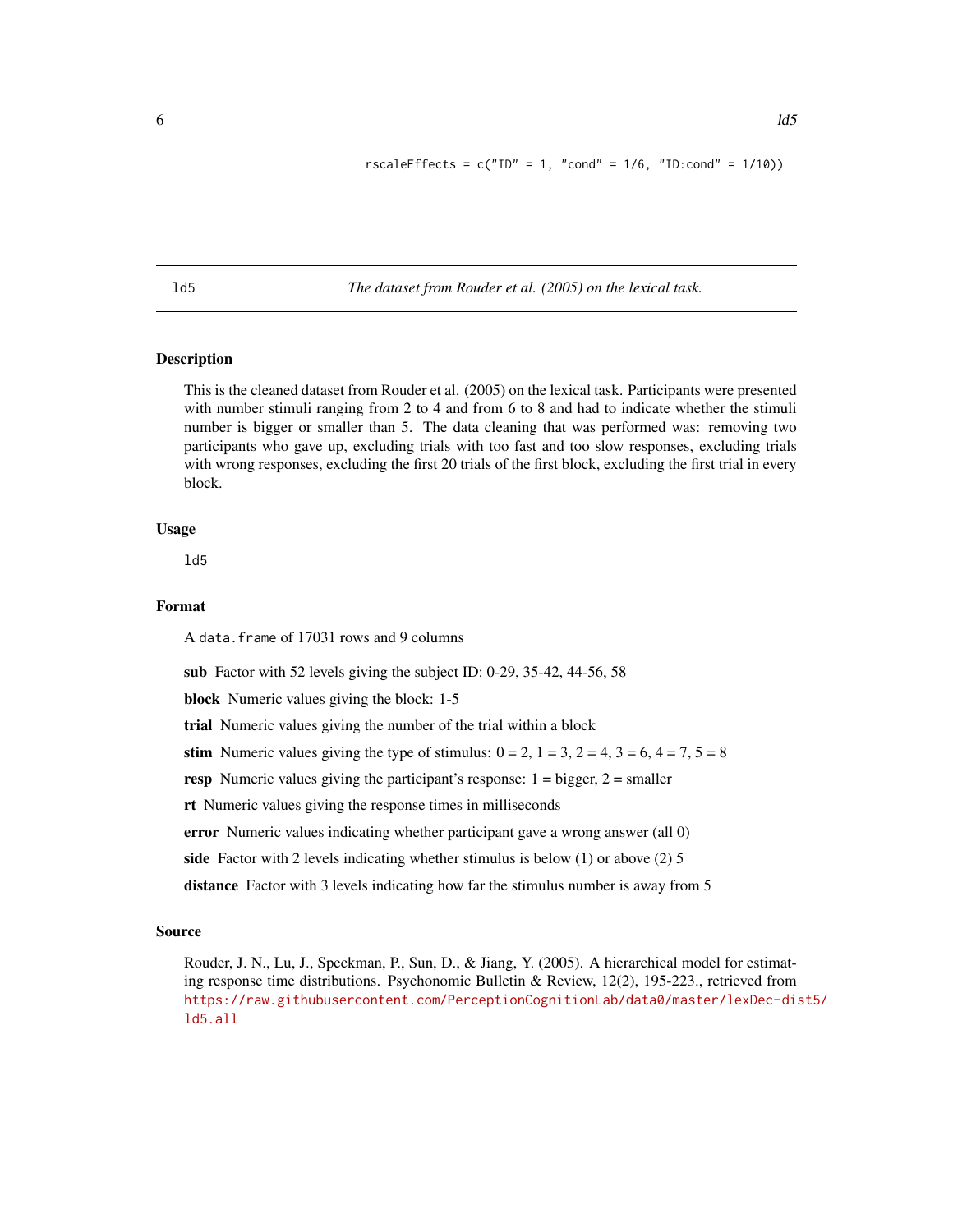<span id="page-6-0"></span>

#### Description

Plots observed vs estimated individual effects for each level of the effect for which constraints are defined.

#### Usage

plotEffects(x, .raw = FALSE)

#### Arguments

|      | an object of class BFBayesFactorConstraint-class.                                                  |
|------|----------------------------------------------------------------------------------------------------|
| .raw | if FALSE, outputs the plot. If TRUE returns the data. frame that is used for mak-<br>ing the plot. |

#### Value

A [ggplot](#page-0-0) object if .raw = FALSE. A data.frame otherwise, with columns for ID, type of effect, specified constraint, estimates, and ordering of estimate from smallest to largest.

#### Examples

```
data(stroop)
```

```
resStroop <- constraintBF(rtS ~ ID*cond,
                         data = stroop,
                         whichRandom = "ID",ID = "ID",whichConstraint = c(cond = "2 > 1"),
                         rscaleEffects = c("ID" = 1, "cond" = 1/6, "ID:cond" = 1/10)
```
plotEffects(resStroop)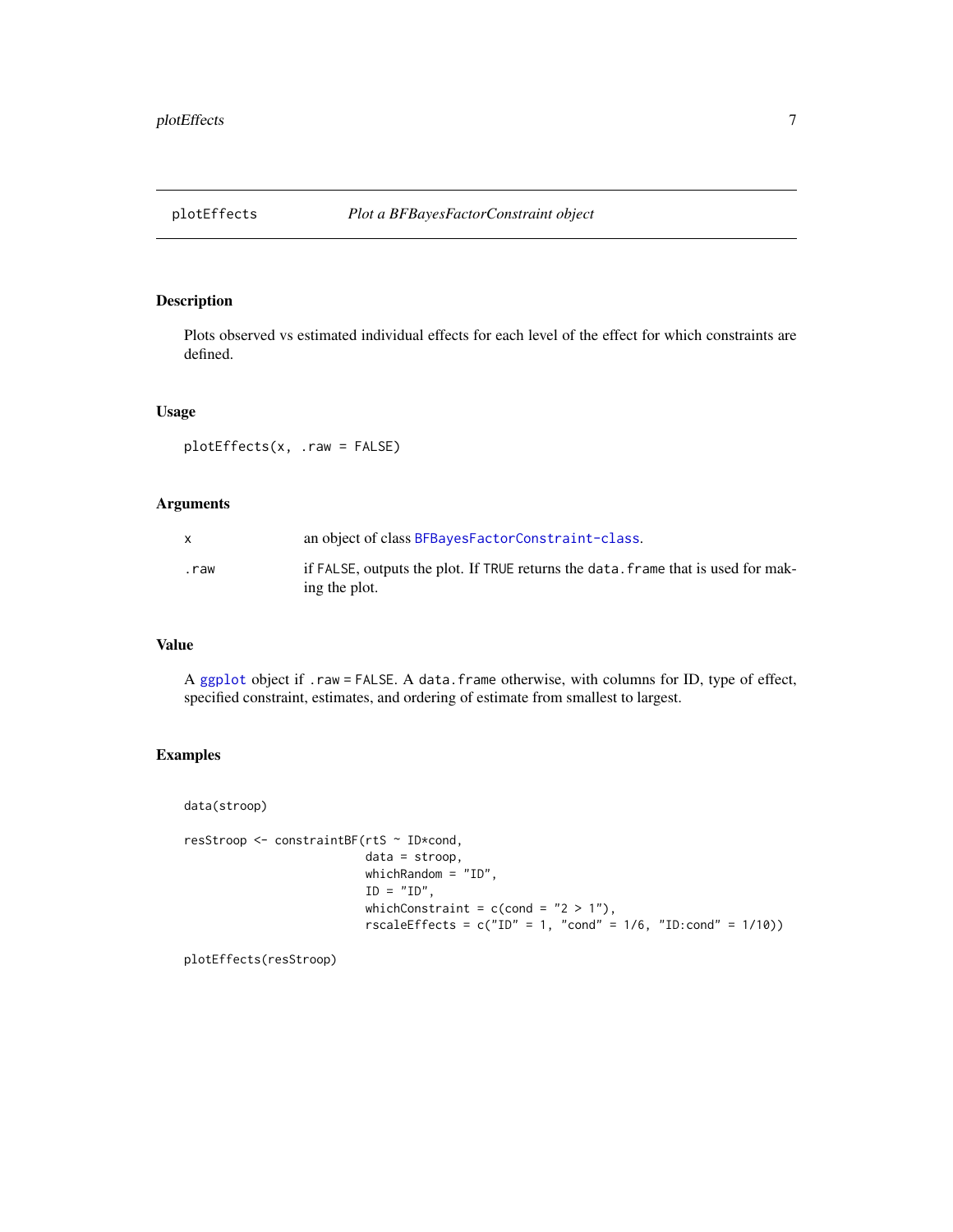#### <span id="page-7-0"></span>Description

Test whether equality and order constraints hold for all individuals simultaneously by comparing Bayesian mixed models through Bayes factors.

#### Author(s)

Maintainer: Lukas Klima <lukas.klima@live.at>

#### Authors:

• Julia Haaf <j.m.haaf@uva.nl> [degree supervisor, thesis advisor]

stroop *Stroop Dataset from Von Bastian et al. (2015)*

#### Description

The dataset from on Von Bastian et al. (2015) on the Stroop task.

#### Usage

stroop

#### Format

A data.frame of 11245 rows and 7 columns

ID Factor giving the participant ID: 1-121

congruency Factor giving one of the two conditions: congruent and incongruent

rtMS Numeric values of the response times in milliseconds

**accuracy** Numeric values giving the accuracy of the response, here only  $1 =$  correct

cond Factor giving the condition:  $1 =$  congruent,  $2 =$  incongruent

trial Numeric values indicating the trial number of the participant

rtS Numeric values giving the response time in seconds

#### Details

In a Stroop task, average response times are compared across conditions. Participants get exposed to word stimuli and are instructed to indicate the font colour of the word. The word itself is also a colour word and is either **congruent** with the font colour or **incongruent**. For example, the stimulus word "red" in blue font would constitute the incongruent condition, whereas the word "red" in red font would constitute the congruent condition.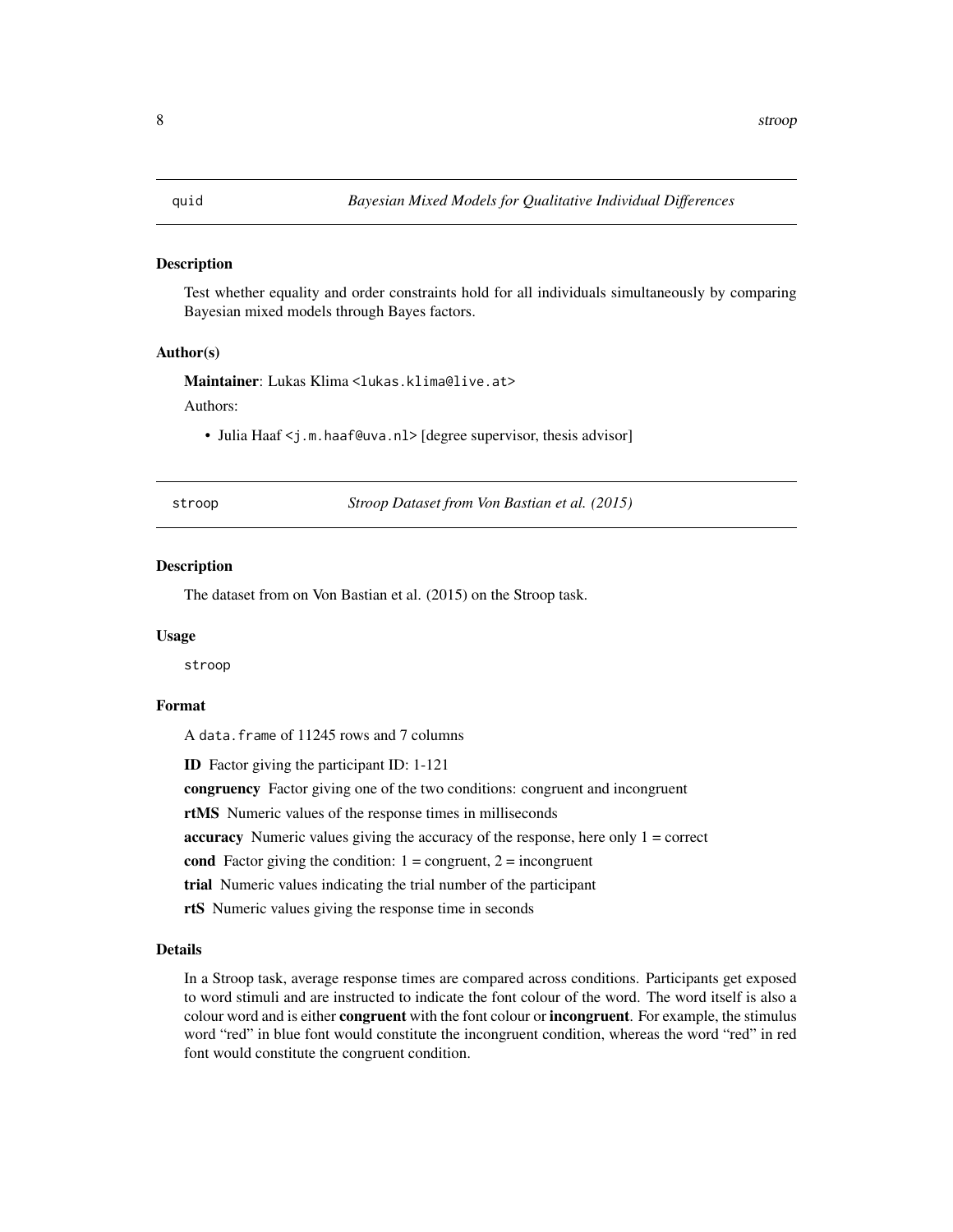stroop 9

#### Source

Von Bastian, C. C., Souza, A. S., & Gade, M. (2016). No evidence for bilingual cognitive advantages: A test of four hypotheses. Journal of Experimental Psychology: General, 145(2), 246., retrieved from [https://raw.githubusercontent.com/PerceptionCognitionLab/data0/master/](https://raw.githubusercontent.com/PerceptionCognitionLab/data0/master/contexteffects/FlankerStroopSimon/LEF_stroop.csv) [contexteffects/FlankerStroopSimon/LEF\\_stroop.csv](https://raw.githubusercontent.com/PerceptionCognitionLab/data0/master/contexteffects/FlankerStroopSimon/LEF_stroop.csv)